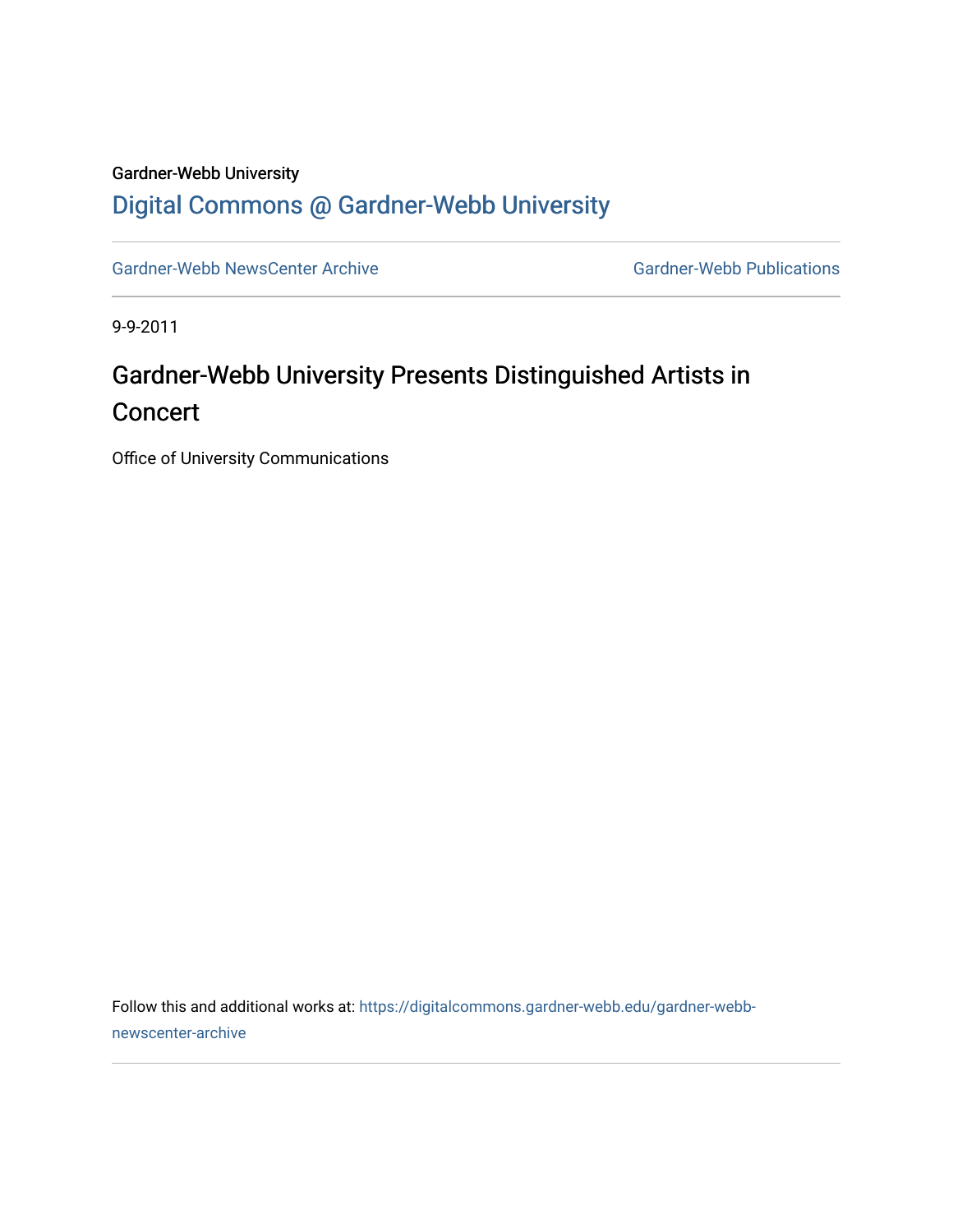## **Gardner-Webb University Presents Distinguished Artists in Concert**

**webpublish.gardner-webb.edu**[/newscenter/gardner-webb-university-presents-distinguished-artists-in-concert/](https://webpublish.gardner-webb.edu/newscenter/gardner-webb-university-presents-distinguished-artists-in-concert/)

Office of University Communications **September 9, 2011** September 9, 2011

*Calin Lupanu, Monica Boboc, and Phillip Bush Perform Virtuosic Pieces for Violin and Piano*

BOILING SPRINGS, N.C.—The Gardner-Webb University Department of Music is pleased to present distinguished artists Calin Lupanu, Monica Boboc, and Philip Bush in concert. This event is free and open to the public and will be held on Tuesday, September 13 at 8:00 p.m. in Blanton Auditorium, located in Hamrick Hall on Gardner-Webb's main campus in Boiling Springs.

Violinist Monica Boboc performs regularly with the Charlotte Symphony Orchestra, in addition to teaching violin at Gardner-Webb University. A longtime member of the Colorado Music Festival Orchestra, Boboc was the Associate Concertmaster and later Concertmaster of the Evansville Philharmonic Orchestra from 2000 until 2002, and a member of the Montclaire String Quartet from 2003 until 2004.

Violinist Calin Ovidiu Lupanu served as Concertmaster for the Colorado Music Festival since 2004, and as Concertmaster of the Charlotte Symphony for his fifth season in 2008-09. Lupanu completed his undergraduate studies at the Music Academy in Bucharest, where he served as Concertmaster of the conservatory's Chamber Orchestra. Mr. Lupanu is currently on the faculty of Gardner-Webb University as Artist-in-Residence and resides in Charlotte, N.C., with his wife Monica Boboc.

Philip Bush is a pianist of uncommon versatility, with a repertoire extending from the 16th to the 21st century. He has been praised by reviews world-over as one of the finest pianists of his generation. He studied with the famous American pianist Leon Fleisher. Bush's discography as soloist and chamber musician has now surpassed 30 recordings, on labels such as Sony, Virgin Classics, Koch International, New World Records, Denon, and many others. From 2000 to 2004 Mr. Bush taught piano and chamber music at the University of Michigan. Today, in addition to his busy performing schedule, he continues to give masterclasses, sharing his insights with young musicians in venues throughout the nation.

The evening will feature selections by Sarasate, Massenet, Bach, Debussy, and Sibelius, and the artists will be accompanied by their most advanced students. "The featured performers are the tops in their field, and we are very excited to offer this great concert for our students and the public! Come and be dazzled by brilliant and virtuosic playing," said Dr. Patricia Sparti, chair of Gardner-Webb's department of music.